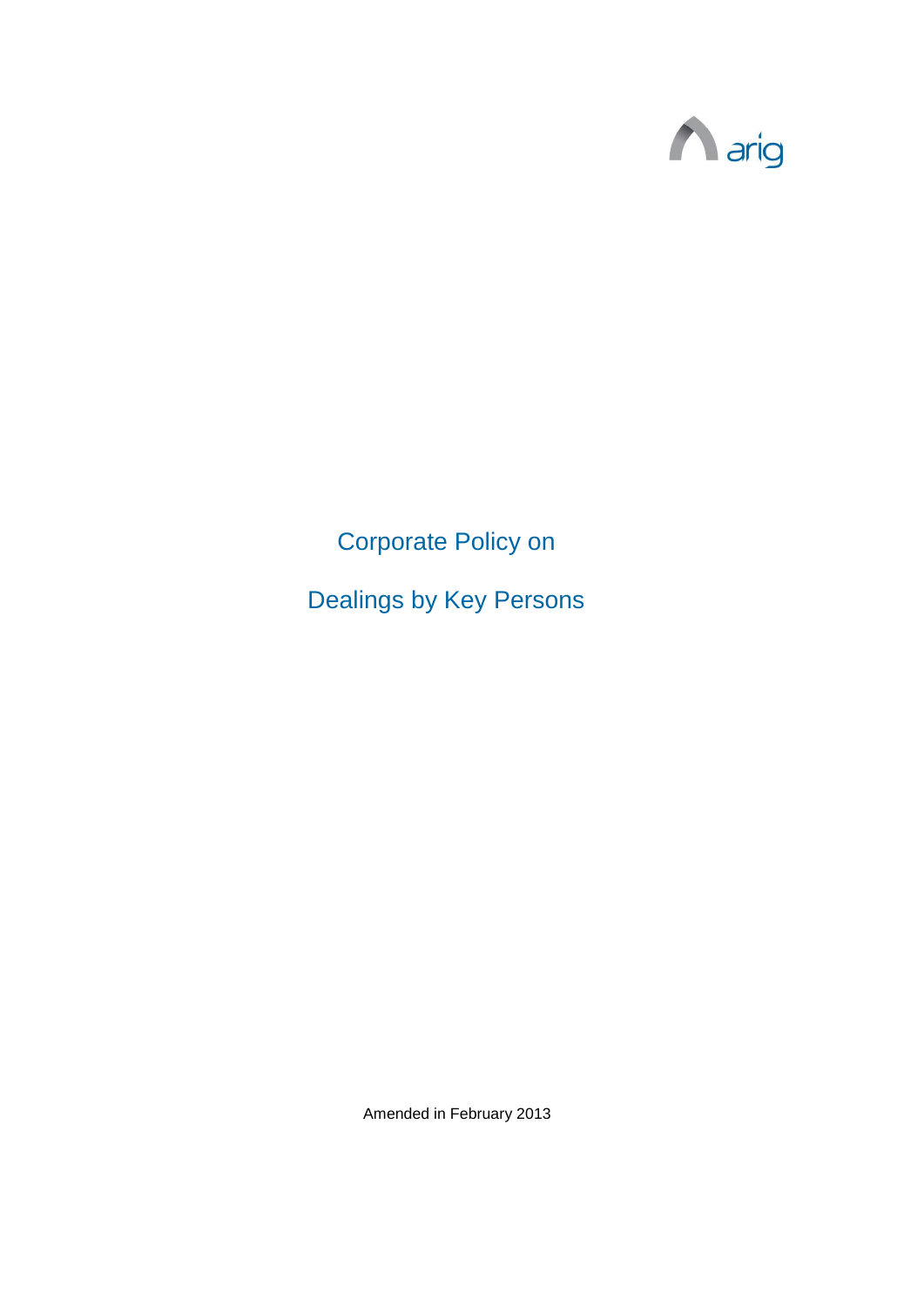

# Corporate Policy on Dealings by Key Persons

# Table of Contents

| 1.  | Purpose                                          | $\overline{4}$  |
|-----|--------------------------------------------------|-----------------|
| 2.  | <b>Definitions</b>                               | 4               |
|     | 2.1. Key persons' Dealing and Insider Trading    | $\overline{4}$  |
|     | 2.2. Key Persons                                 | 4               |
|     | 2.3. Connected Persons                           | 5               |
|     | 2.4. Sub Committee                               | 6               |
|     | 2.5. Securities                                  | $6\phantom{1}6$ |
|     | 2.6. Dealing                                     | 6               |
|     | 2.7. Inside Information                          | 6               |
| 3.  | <b>Dealing Policy</b>                            | $\overline{7}$  |
| 4.  | <b>Dealing Procedures</b>                        | 8               |
| 5.  | Register of Key Persons                          | 8               |
| 6.  | insider trading                                  | 9               |
| 7.  | Annual Verification of Key Persons Register      | 10              |
| 8.  | <b>Compliance Committee and Responsibilities</b> | 10              |
|     | 8.1. Compliance Committee                        | 10              |
|     | 8.2. Responsibilities                            | 10              |
| 9.  | Responsibilities of Corporate officers           | 10              |
|     | 9.1. Compliance Officer                          | 11              |
|     | 9.2. Secretary to the Board of Directors         | 11              |
|     | 9.3. Heads of various Departments                | 11              |
| 10. | Violations and Disciplinary Actions              | 11              |
|     |                                                  |                 |

#### Annexures

| Form of Register of Key Persons & Changes to holdings of Key persons | 11 & 12 |
|----------------------------------------------------------------------|---------|
| Notification of Key Persons                                          | 13      |
| Key Persons/Insider Register                                         | 14      |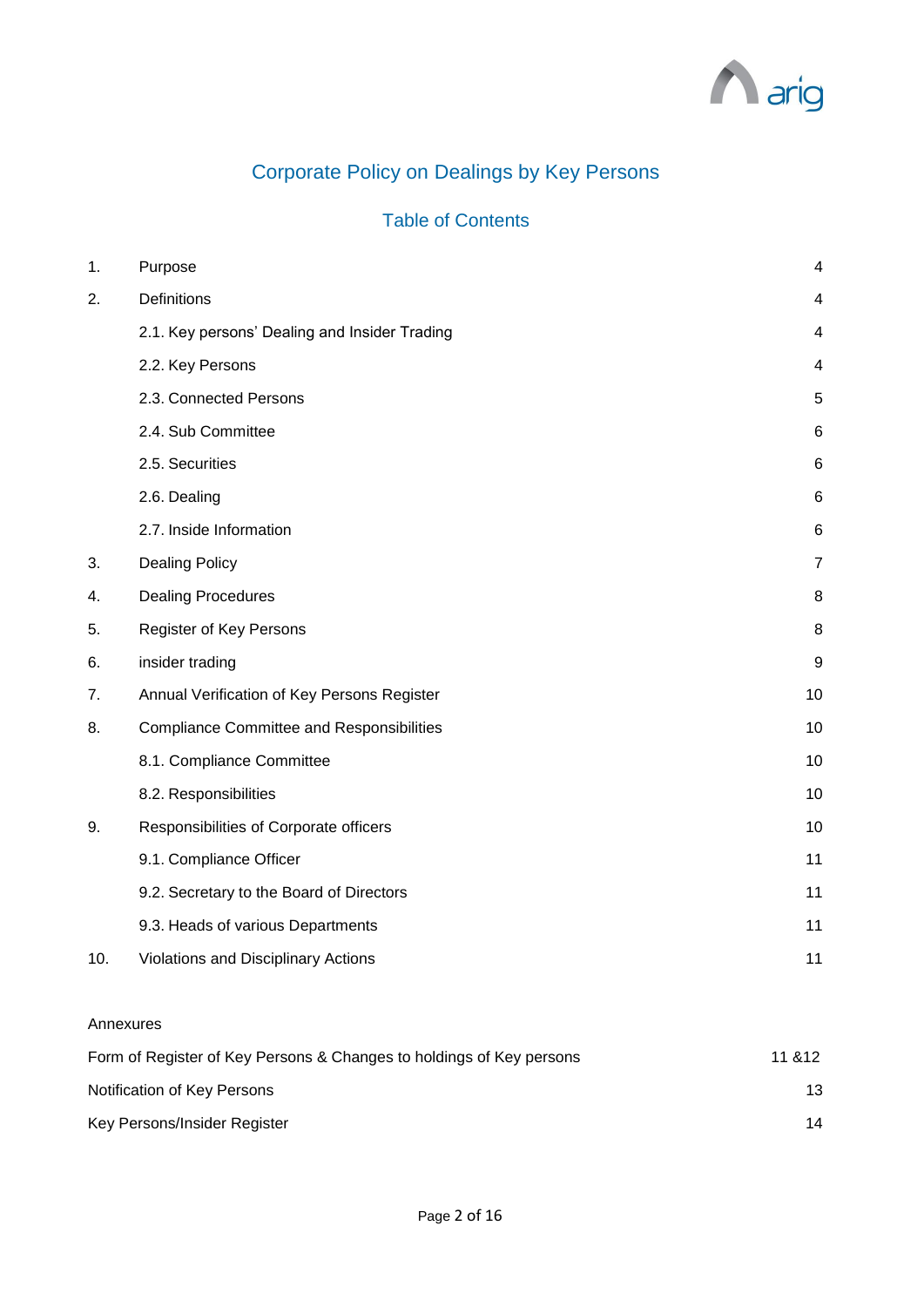# History of changes

A list of recent changes made to this Module is provided below:

| <b>Reference</b>                      | Date of             | <b>Description</b>                               |
|---------------------------------------|---------------------|--------------------------------------------------|
|                                       | Introduction/Change |                                                  |
| Dealing by Key                        | 10 December 2010    | Introduced in line with the guidelines issued    |
| person                                |                     | by Bahrain Stock Exchange (BSE)                  |
| <b>Insider Trading</b>                | 11 October 2011     | Additional restriction on insider trading as per |
|                                       |                     | clause 6.2.b)                                    |
| Key person's (Insider)                | 11 October 2011     | Revised format as attached in Annexure IV        |
| register                              |                     |                                                  |
| <b>SCA/ DFM additional</b>            | February 2013       | The chairman or any board member or the          |
| regulation                            |                     | general manager or any employee of any           |
|                                       |                     | listed company in the market to get the          |
| (Board advised<br>during the February |                     | approval of the market manager for the           |
| 2013 meeting)                         |                     | dealing. All persons referred to are bound to    |
|                                       |                     | disclose in advance to the market of any         |
|                                       |                     | dealing in stocks for the parent company or      |
|                                       |                     | any of its subsidiaries or sister companies if   |
|                                       |                     | those are listed in the market (Refer clause     |
|                                       |                     | 6.3)                                             |
|                                       |                     |                                                  |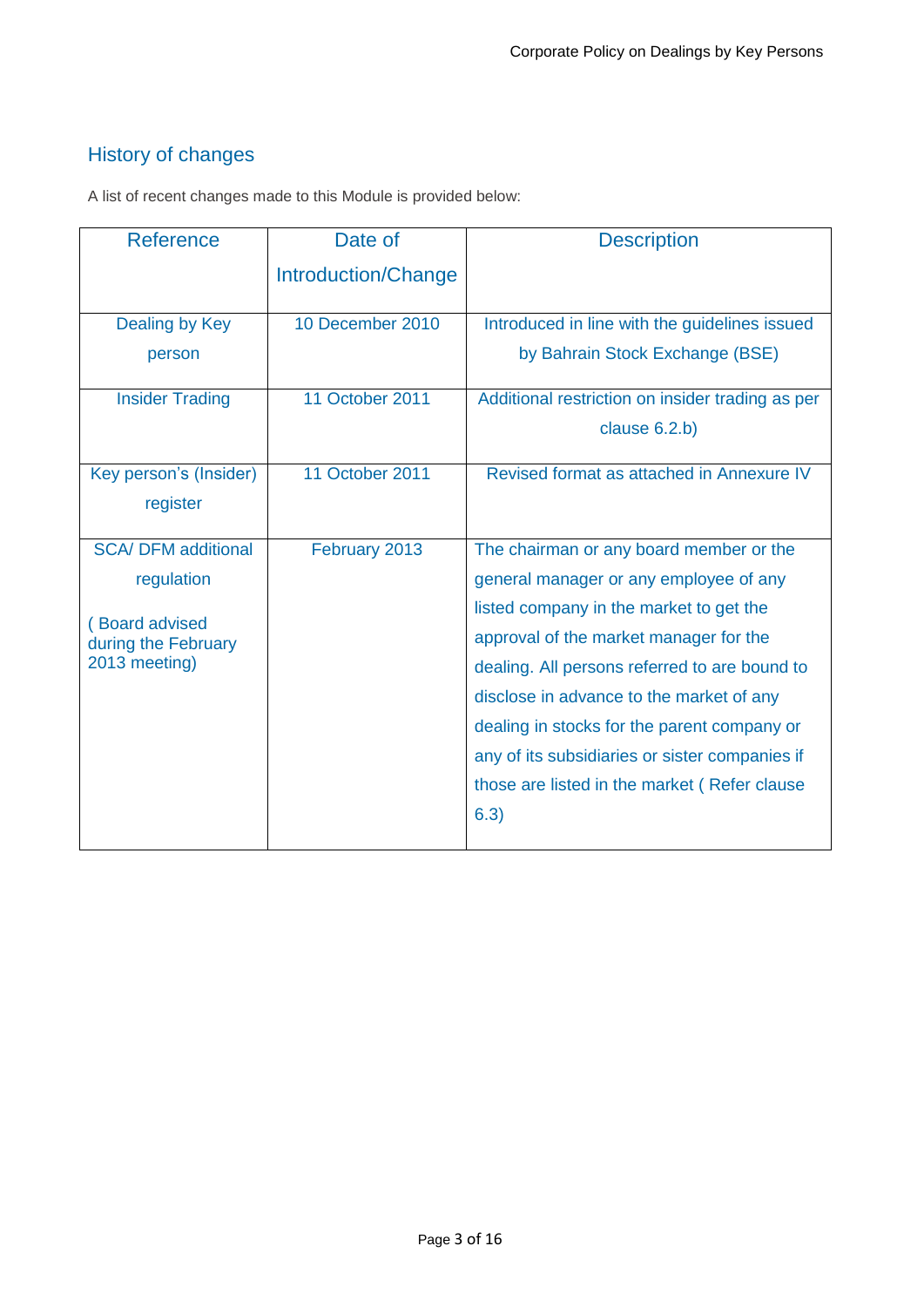# Corporate Policy on Dealings by Key Persons

# <span id="page-3-0"></span>1. Purpose

In order to comply with the regulations of the Bahrain Stock Exchange (BSE) governing dealings by Key Persons and the regulations on Insider Trading issued by the Central Bank of Bahrain , Arab Insurance Group (B.S.C.) (the "Company") has adopted this 'Corporate Policy on Dealings by Key Persons (the "Policy") concerning the dealings in Arig's securities.

# <span id="page-3-1"></span>2. Definitions

# <span id="page-3-2"></span>2.1.Key Persons' Dealing and Insider Trading

Key Persons may have access to inside information from time to time by nature of their duties performed, they do not necessarily always possess inside information. This fact distinguishes Key Persons from insiders. Dealing by Key Persons, therefore, does not necessarily constitute Insider Trading.

### <span id="page-3-3"></span>2.2.Key Persons

Key Persons are classified into two categories; Key Persons – Permanent Insiders & Key Persons – Temporary Insider as detailed below:

### 2.2.1. Key Persons - Permanent Insiders

- i. Members of the Board of Directors.
- ii. Members of the General Management :
	- a. Chief Executive Officer
	- b. General Manager Reinsurance
	- c. Deputy General Manager Finance & Administration
	- d. Assistant General Manager Reinsurance
	- e. Any other member of the General Management from time to time
- iii. Partners and employees of the external audit firm having main responsibility for the audit of the Company.
- iv. Companies/institutions having representatives on the Board.
- v. The Company itself, with respect to its holdings of treasury shares
- vi. Person maintaining the Key Persons' Register.
- vii. Members of the Senior Management ( In-charge of the departments)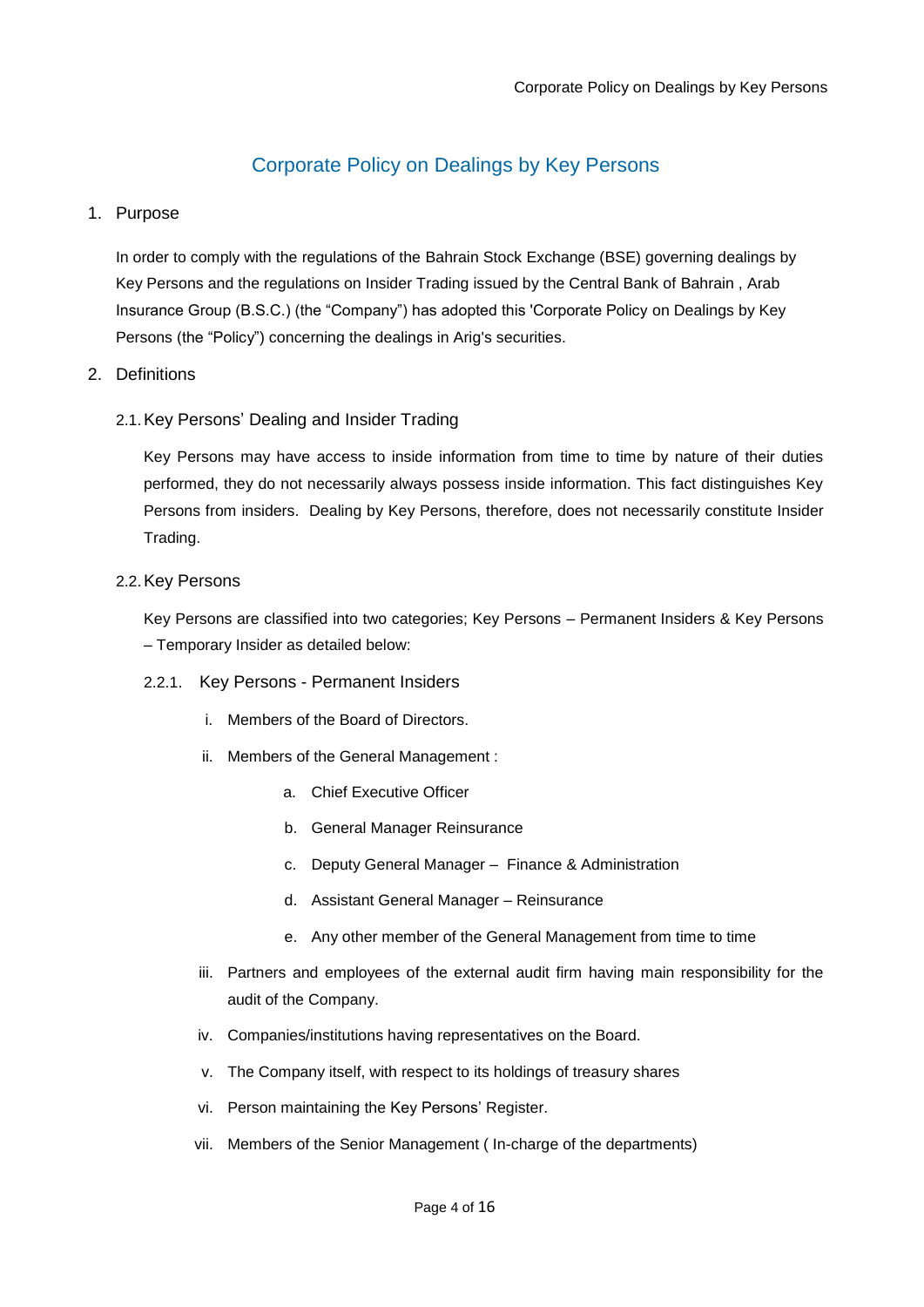- viii. Staff in key functions (Group Finance, Group Internal Audit, Compliance, Legal, Corporate Communications, department Secretaries) who have the access to "Inside Information"
- ix. Chief Executive Officers of Company's subsidiaries.
- x. Employees of banks that are contractually required to be notified of key corporate developments.
- xi. Employees of regulatory authorities.
- xii. Partners and employees of the law firms serving as external legal advisor.
- xiii. Partners and employees of actuarial firms used.
- xiv. Employees of rating agency.
- 2.2.2. Key Persons Temporary Insiders:

All persons privy to a project where the probable implementation date is confirmed and which once implemented tends to have a material effect on the value of Company's Securities will be considered as Temporary Insiders. These include:

- a) Employees of printing firms
- b) Employees of public relations advisors/communication agencies used
- c) Employees of consulting firms.
- d) Parties to acquisition or divestment negotiations.
- e) Internal executives or staff not considered 'insiders by definition' but involved in projects involving price sensitive information.

'Connected persons' of the above Permanent & Temporary Insiders are also considered Insiders.

#### <span id="page-4-0"></span>2.3.Connected Persons

- a) the individual's spouse, and his/her son, adopted son, stepson, daughter, adopted daughter, step-daughter, father, step-father, mother, step-mother, brother, step-brother, sister or step-sister; under his/her guardianship or control.
- b) a firm or a corporation in which the individual or any of the persons mentioned in subparagraph (i) has control of not less than 10% of the voting power in the firm or corporation, whether such control is exercised individually or jointly.
- c) 'Tippees', i.e., any person who receives Price Sensitive Information from any Insider or any person who is aware of or possesses Price Sensitive Information regarding the Company is an Insider for so long as the information is not publicly known.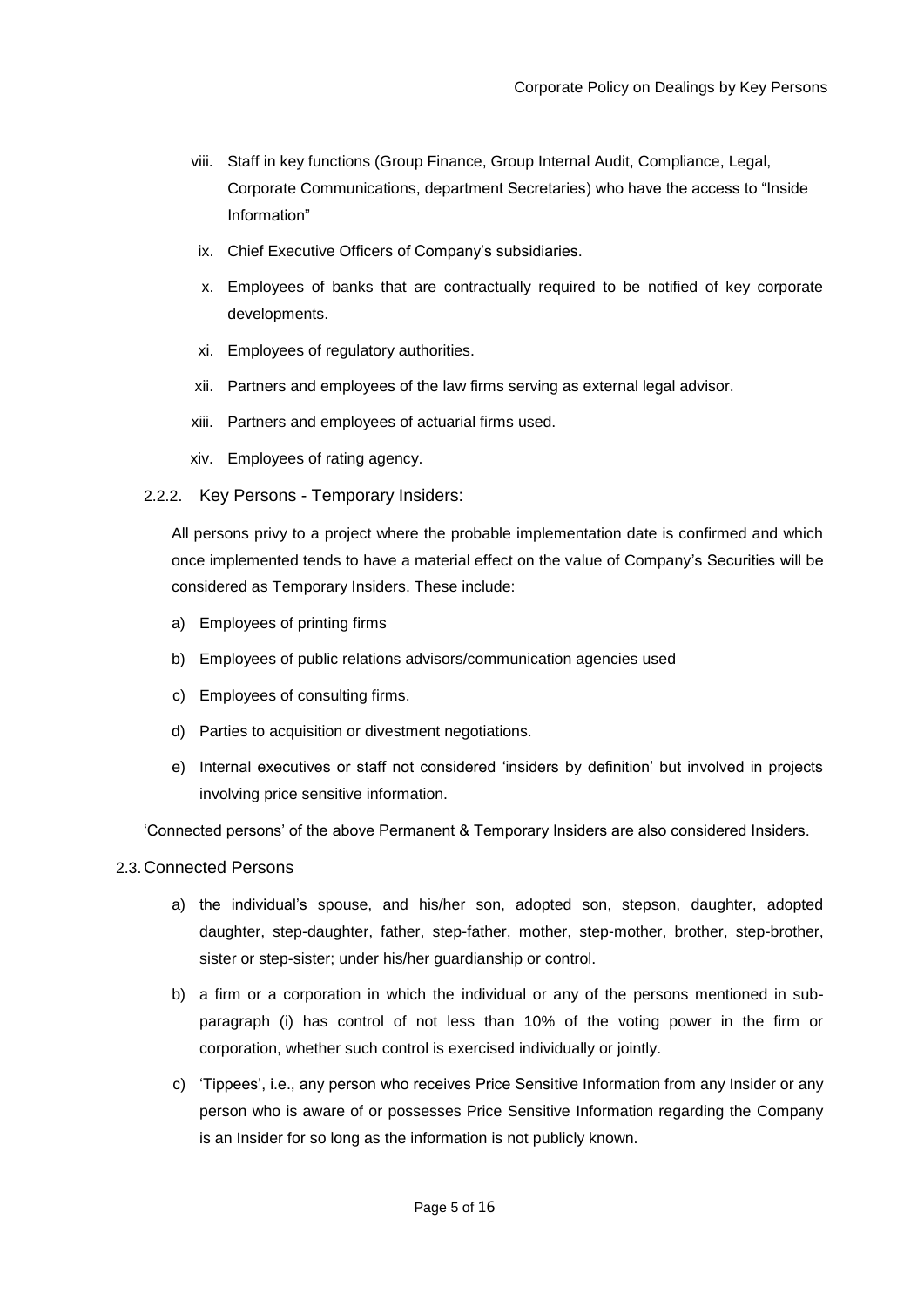d) Connected persons in relation to a firm or company means another firm or company in which the first-mentioned firm or company has control of not less than 10% of the voting power in that other firm or company.

## <span id="page-5-0"></span>2.4.Sub Committee

The Board of Directors ("The Board") designates a sub-committee comprising the following officers of the Company to determine and define any other "Key Persons" wherever required on a "case to case" basis (in addition to the persons specified under this policy), in accordance with the guidelines/ regulations issued by the Central Bank of Bahrain/Bahrain Stock Exchange from time to time in this regard.

- a) Chief Executive Officer
- b) DGM Finance & Administration (Compliance Officer)
- c) Head of Internal Audit (on behalf of Audit Committee)

#### <span id="page-5-1"></span>2.5.Securities

The term 'securities' includes the Company's common or ordinary shares, preferred or preference shares, options or warrants to subscribe for equity securities, Global Depositary Receipts (GDR's) and any securities, other than debt securities, which are convertible into, exercisable or redeemable for equity securities of the Company.

#### <span id="page-5-2"></span>2.6. Dealing

"Dealing" includes ( whether principal or agent) making or offering to make with any person, or inducing or attempting to induce any person to enter into or to offer to enter into any agreement for or with a view to acquiring, disposing of, subscribing for, or underwriting securities. Dealing includes (but not limited to ) of-Exchange and off-Exchange transactions, including subscription of securities, as well transactions relating securities listed on other Stock Exchanges (Dubai, Kuwait and LSE and any other applicable Stock Exchanges in the future)

### <span id="page-5-3"></span>2.7. Inside information

'Inside Information' is information that:

- a) Is precise in nature relating directly or indirectly to one or more securities thereof:
- b) Has not been made public;
- c) If made public, is likely to have a significant impact on the price of the securities

While it is not possible to identify all 'Inside Information' the following types of information ordinarily would be considered to be 'Inside Information':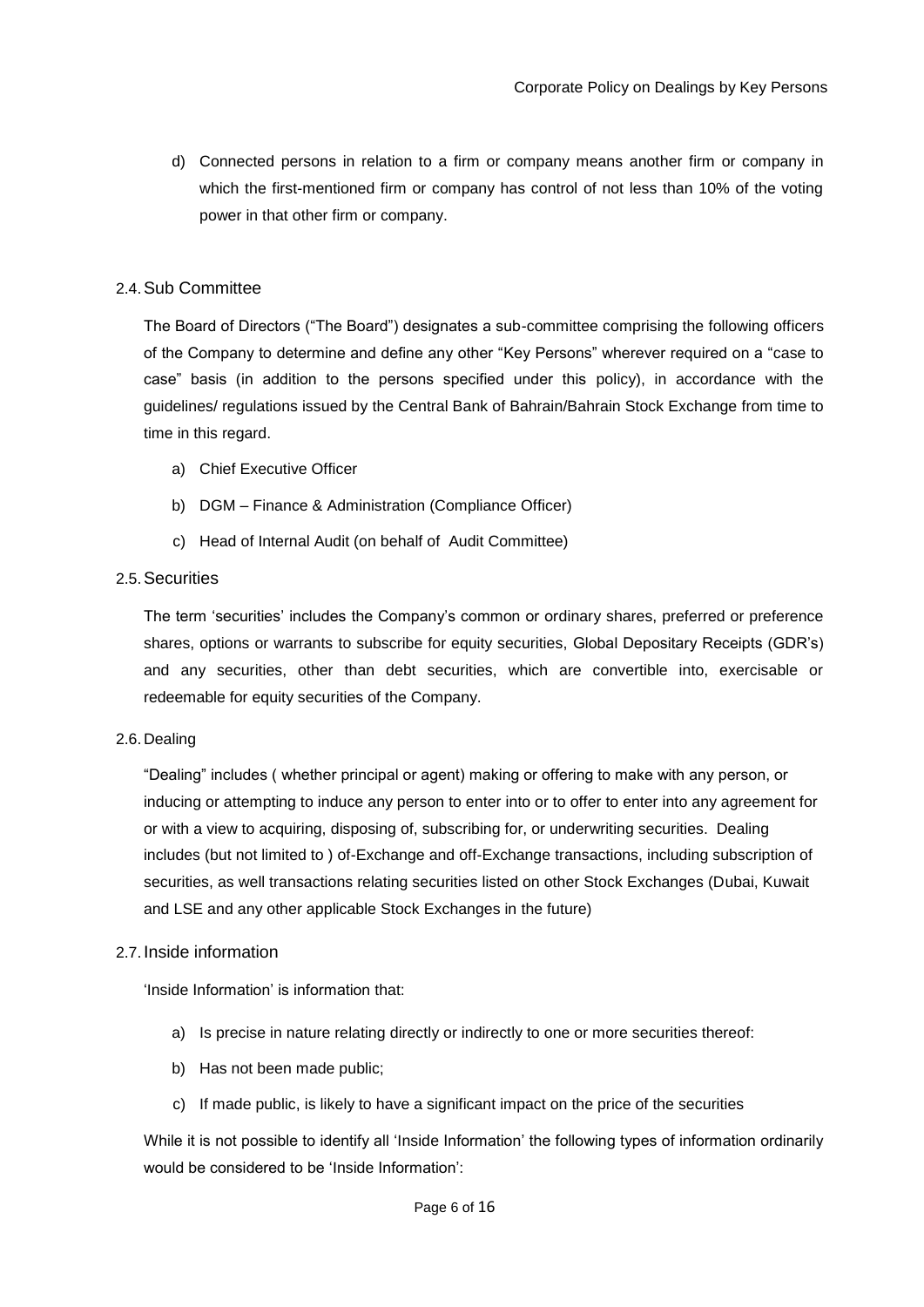- i) Financial performance, including quarterly and year-end results and significant changes in financial performance or liquidity.
- ii) Company projections and strategic plans.
- iii) Potential mergers and acquisitions or the sale of Company assets or subsidiaries.
- iv) Stock splits, public or private securities/debt offerings, or changes in Company dividend policies or amounts.
- v) Significant changes in senior management.
- vi) Actual or threatened major litigation or the resolution of such litigation.

#### <span id="page-6-0"></span>3. Dealing Policy

3.1. Prohibited Trading

Any person who is possession of insider information shall not use such information to:

- i) Deal in securities to which that information relates;
- ii) Encourage any person to deal in any securities to which that information relates
- iii) Disclose insider information to any other person, otherwise than in the proper performance of the functions of his employment, officer or profession;
- iv) Violate the rules governing the publishing of market information

#### 3.2. Key Persons Dealing

Key Persons may deal in securities, provided he/she is not possession of insider information, subject to notification or any other requirements of the BSE issued from time to time

### 3.3. Prohibition against abuse of Inside Information and Confidentiality

All Persons who possess "Inside Information" shall maintain the confidentiality. They shall not pass on such information to any person directly or indirectly by way of making a recommendation for the purchase or sale of Securities.

Following practices should be followed in this regard:

3.3.1. "Need to know" basis

Unpublished "Inside Information" is to be handled on a "need to know" basis, i.e., Inside Information should be disclosed only to those within the Company who need the information to discharge their duty and whose possession of such information will not give rise to a conflict of interest or appearance of misuse of information.

3.3.2. Limited access to confidential information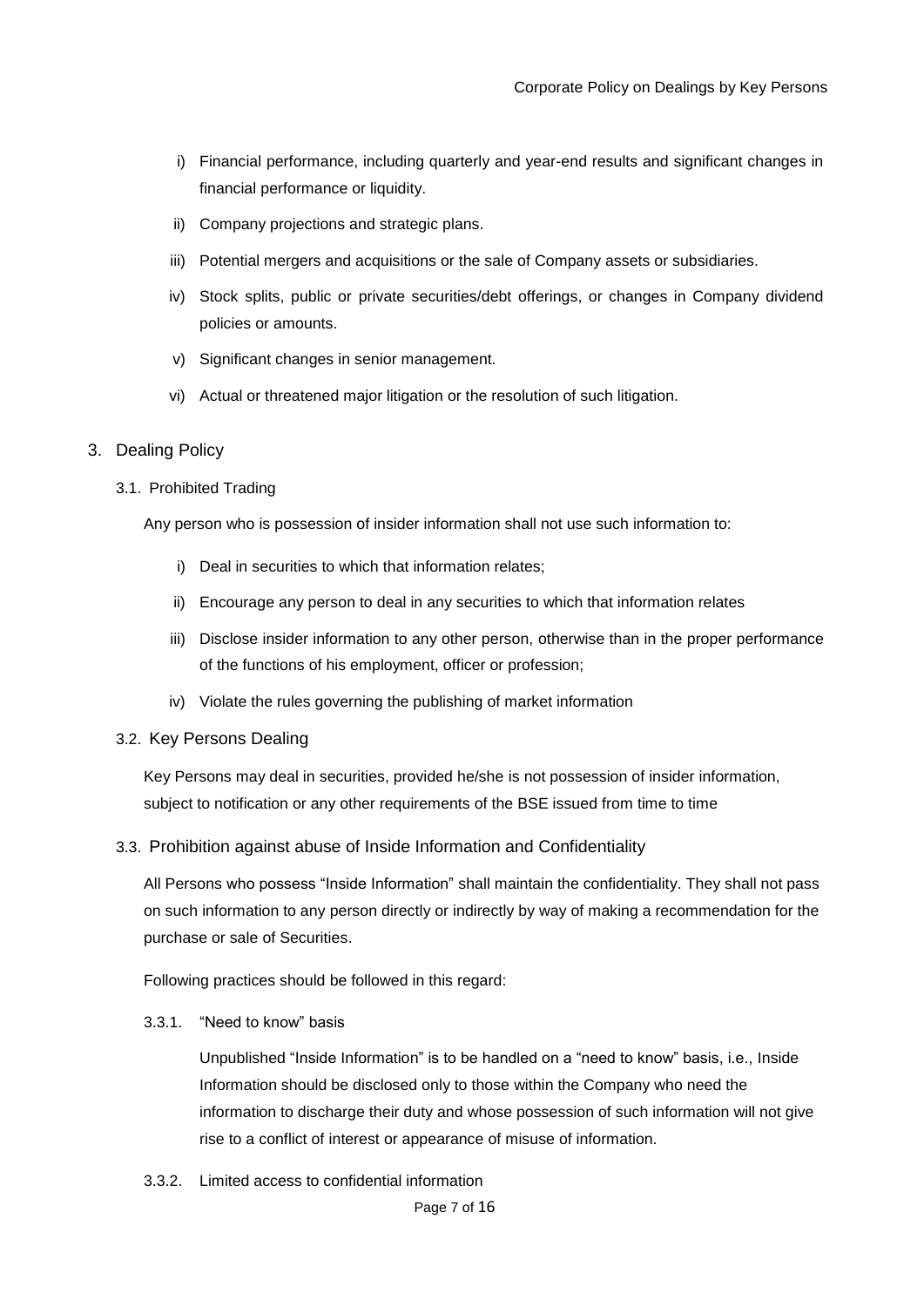Files containing confidential information shall be kept secure. Computer files must have adequate security of login and password, etc.

### <span id="page-7-0"></span>4. Dealing Procedures

### 4.1. Key Persons Dealing Procedure

Key Persons, who may deal in securities (provided he/she is not in possession of inside information), are required to compulsorily notify the company for its records, on details of the dealing *by the end of next business day* following the completion of the dealing.

#### 4.2. Disclosure by Key Persons

#### 4.2.1. Initial Disclosure

By virtue of their position in the company and/or upon notification of Key Person position, the Key Persons are required to provide necessary details in **Part 2 of Form No. KP1(**  *Annexure I***)** *immediately* upon becoming a key person. These details are to be provided for Direct as well as Indirect (*for persons under control or guardianship*) holding separately.

4.2.2. Changes or updates

Any subsequent updates in the Key Person *basic information* will need to be reported **in Part 2 of Form No.KP2** *(Annexure I)* (*with relevant details of the changes/updates*) *immediately.*

#### 4.2.3. Notification of Dealings

Key persons shall notify the company on any dealings conducted by him/her in **Form No.KP2** (*Annexure I*) by the *end of the next business day* following the completion of the dealing

The above disclosure/notifications shall be submitted to the Compliance Officer or any other designated official of the Company within the stipulated time above, in order to file relevant information *immediately* to the BSE*.* The BSE reserves the right to disseminate to the public the information contained in these filings, as appropriate.

### <span id="page-7-1"></span>5. Register of Key Persons

- i) The Compliance Officer will be in charge of the Register of Key Persons
- ii) Based on the information provided by the Key Persons in Form KP1 and KP2, the Compliance Officer will record relevant details of Key Persons and maintain the Register in the formats given under **part 3 of KP1** ( *Annexure II* ) and any changes in the basic information or holdings shall be entered in the Insiders' Register accordingly.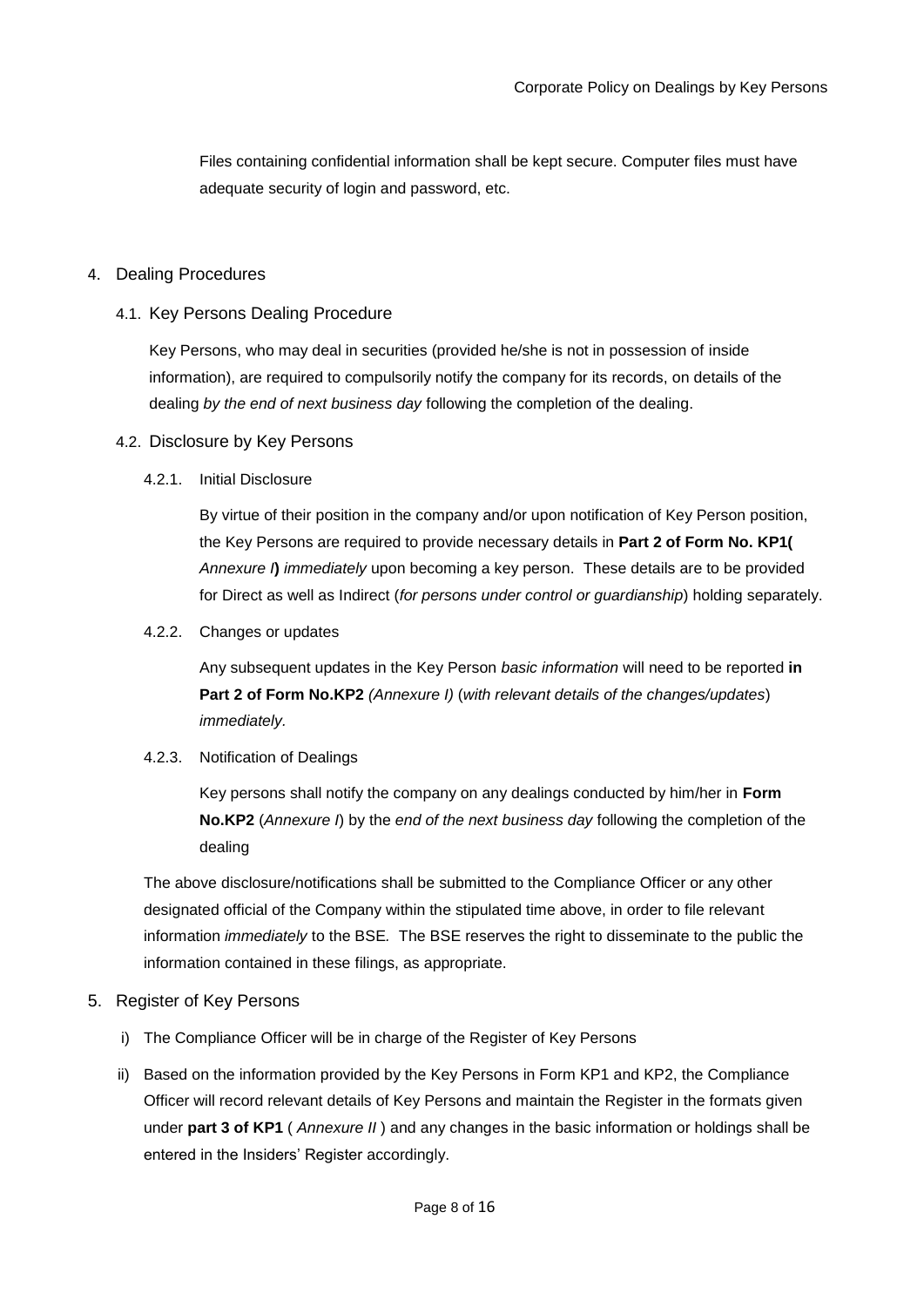- iii) On behalf of the company, the Compliance Officer shall submit an updated and completed Register to the BSE as soon as practicable but not more than 10 calendar days after the following :
	- a) The start of trading when it is first listed (or relisted) on BSE
	- b) The conclusion of Arig's Annual General Meeting
	- c) Upon request by the BSE
- iv) Any changes to the information contained in the Register shall be notified to the BSE within 10 calendar days of such change, using Form KP1 for initial filings and Form KP2 for subsequent changes/dealings
- v) The Register shall be confidential. Entries in the Register shall also indicate the person responsible for such entries.
- vi) The Register shall be made available for investigation and inspection to the BSE/CBB at all times.
- vii) The Register shall be kept for a minimum period of 5 years or as may be advised by the BSE/CBB
- <span id="page-8-0"></span>6. Insider Trading

Restrictions on Trading by Permanent Insiders

- 6.1. Permanent Insiders must schedule their trading of securities in such a manner that their trading will not undermine confidence in the BSE /DFM
- 6.2. Permanent Insiders are prohibited from trading in Company's securities:
	- a) with the intent to give false impression to other investors and to influence the price of the Company's securities, whether in a direct or indirect manner;
	- b) During the period of 15 days prior to the end of quarterly, half yearly or annual financial period and until the disclosure of the financial of the Company.
	- c) Prior to the announcement of company's financial results. Persons possessing inside information should wait until the commencement of the following day's trading, or for twenty-four hours, whichever is less, after the publication of financial statements in a national medium, before commencing any trade transaction;
- 6.3 Trading in SCA / Dubai Financial Market (DFM) :

The chairman or any board member or the general manager or any employee of Arig has no right to act personally or via any party with any dealing in the stocks of the company in DFM without getting the approval of the market manager for the dealing ( DFM). All persons referred to are bound to disclose in advance to the market of any dealing in stocks for the parent company or any of its subsidiaries or sister companies if those are listed in the market.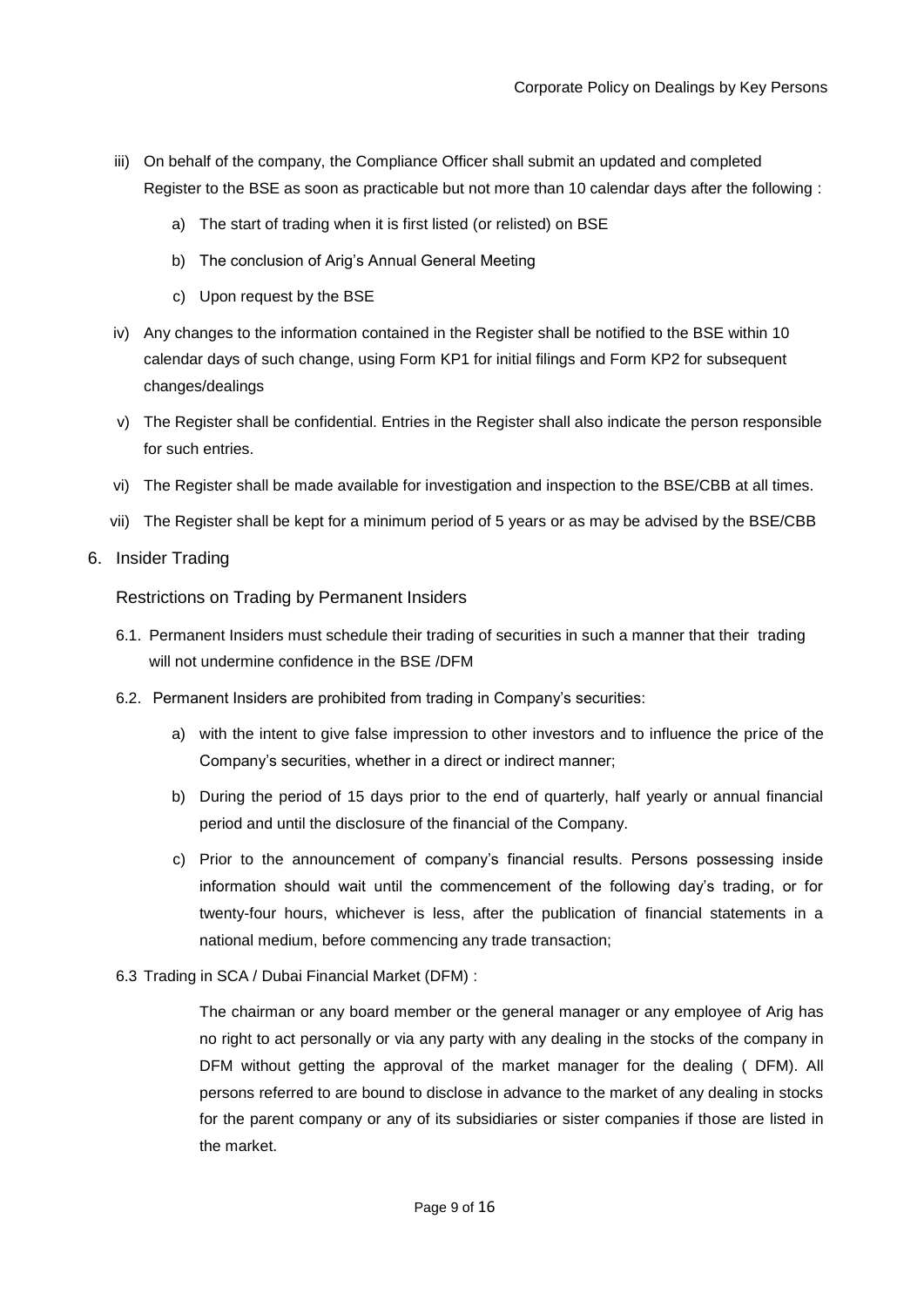### <span id="page-9-0"></span>7. Annual Verification of Key Persons Register

Group Internal Audit Department shall review the Key Persons Register at least once a year before the Annual General Meeting (AGM) and forward the result of such verification to the CBB not more than 10 days after the date of the company's AGM)

## <span id="page-9-1"></span>8. Compliance Committee and Responsibilities

### <span id="page-9-2"></span>8.1. Compliance Committee

The Board of Directors designates the Audit Committee to administer and ensure compliance with all applicable BSE/CBB Regulations and the Corporate Policy on Dealings by Key Persons & Insider Trading. The Compliance Officer will be in charge of Register of Key Persons as well as Register of Insiders and for liaising with and rendering administration support to the Audit Committee with regard to the exercise of its responsibilities for Key Persons dealing and Insider Trading.

### <span id="page-9-3"></span>8.2. Responsibilities

The responsibilities of the Audit Committee under this policy will include the following:

- i) The Committee shall ensure compliance with this Policy, the prohibition of the abuse of inside information and the disclosure requirements concerning key persons
- ii) However, the day-to-day monitoring of the above shall be the responsibility of the Compliance Officer and he shall report to the Committee on any violation of the requirement of the Policy.
- iii) Securities transactions by Key Persons & Insider Trading shall be supervised by reconciliation of all securities transactions, on the basis of the data entered in BSE's Central Depository System (CDS) against the declarations of Key Persons' & Insiders' holding by Arig's Share Registrars.
- iv) Maintaining an updated list of Key Persons & Insiders to whom the policy will be applicable.
- v) The Committee shall ensure that the Key Persons and Insiders are fully aware of the regulations and their obligations and that they recognize their position and the effects thereof.
- vi) Regular supervision of the Key Persons & Insiders to verify the information declared to the company at least once yearly, and in addition, the Committee should verify at least once a year the dealings by Key Persons & Insiders involving large volumes.
- vii) The Committee shall report any violations of applicable Standards and the Guidelines for Key Persons or Insiders immediately to the BSE/CBB as may be applicable from time to time.
- <span id="page-9-4"></span>9. Responsibilities of Corporate Officers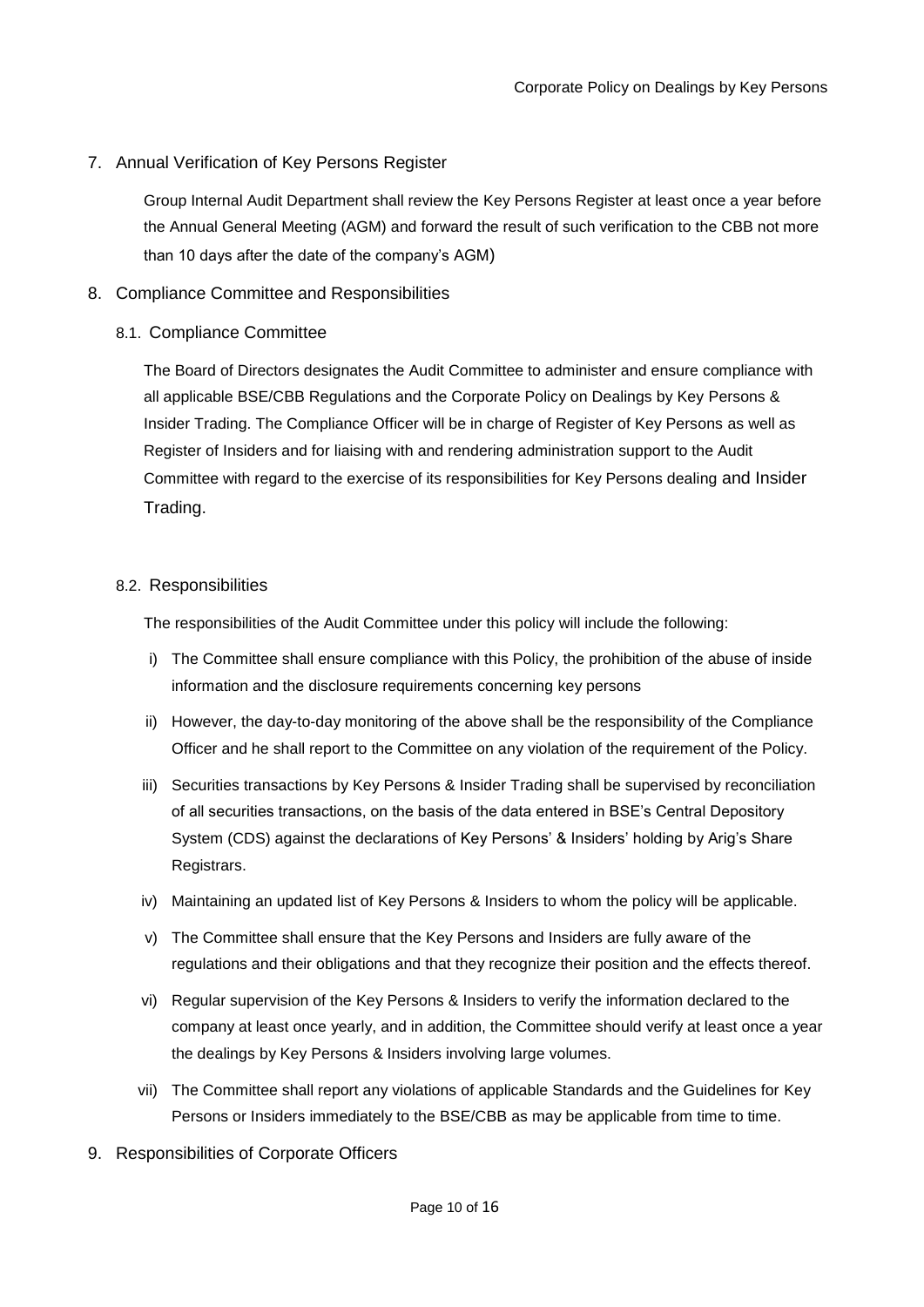#### <span id="page-10-0"></span>9.1. Compliance Officer

- i) Notify Key Person Position to concerned persons upon their appointment, election, or employment or other basis of inclusion, using the format in *Annexure III ( to be modified for Insiders appropriately)*
- ii) To ensure that persons identified as Key Persons, are advised on a timely basis.
- iii) Maintain Register of Key Persons
- iv) On completion, promptly forward Forms KP1 and KP2 to the BSE
- v) The names, titles and contact details of the person in charge of the Key Persons Register/ will be forwarded to the BSE as applicable from time to time.
- vi) Provide this Policy to all Key Persons/Insiders (as applicable) and or any other interested parties (on their specific request)
- vii) Ensuring entry in the CDS by Arig's Share Registrars.
- viii) Receive relevant reports from Company's Share Registrars with the details of shares traded by Key Persons & Insiders
- ix) Submit relevant details of the Register of Key Persons to the BSE within the stipulated time
- x) Submit relevant details of Insider Register to the Annual verification by the Group Internal Audit department
- xi) On going monitoring of the implementation of this Policy and provide periodical feed back to the Audit Committee on the status of implementation.

### <span id="page-10-1"></span>9.2. Secretary to the Board of Directors

Secretary to the Board of Directors shall notify the Compliance Officer of any changes in the membership of the Board of Directors including nominees on subsidiary Boards.

- <span id="page-10-2"></span>9.3. Heads of various departments
	- i) Head of Human Resources shall notify the Compliance Officer on changes to the organization structure and shall keep the Compliance Officer notified of any changes to internal executives/staff identified as Key Persons or Insiders in Sections 2.2 & 2.3
	- ii) Heads of key functions, such as, Group Management, Group Finance, Group Internal Audit, Legal, Corporate Communications, etc. shall keep the Compliance Officer notified of any changes to their staff identified as Key Persons in section 2.2 & 2.3
	- iii) Heads of all departments shall keep the Compliance Officer notified of any changes to external third parties identified as insiders in section 2.2 & 2.3
- <span id="page-10-3"></span>10. Violations and Disciplinary Actions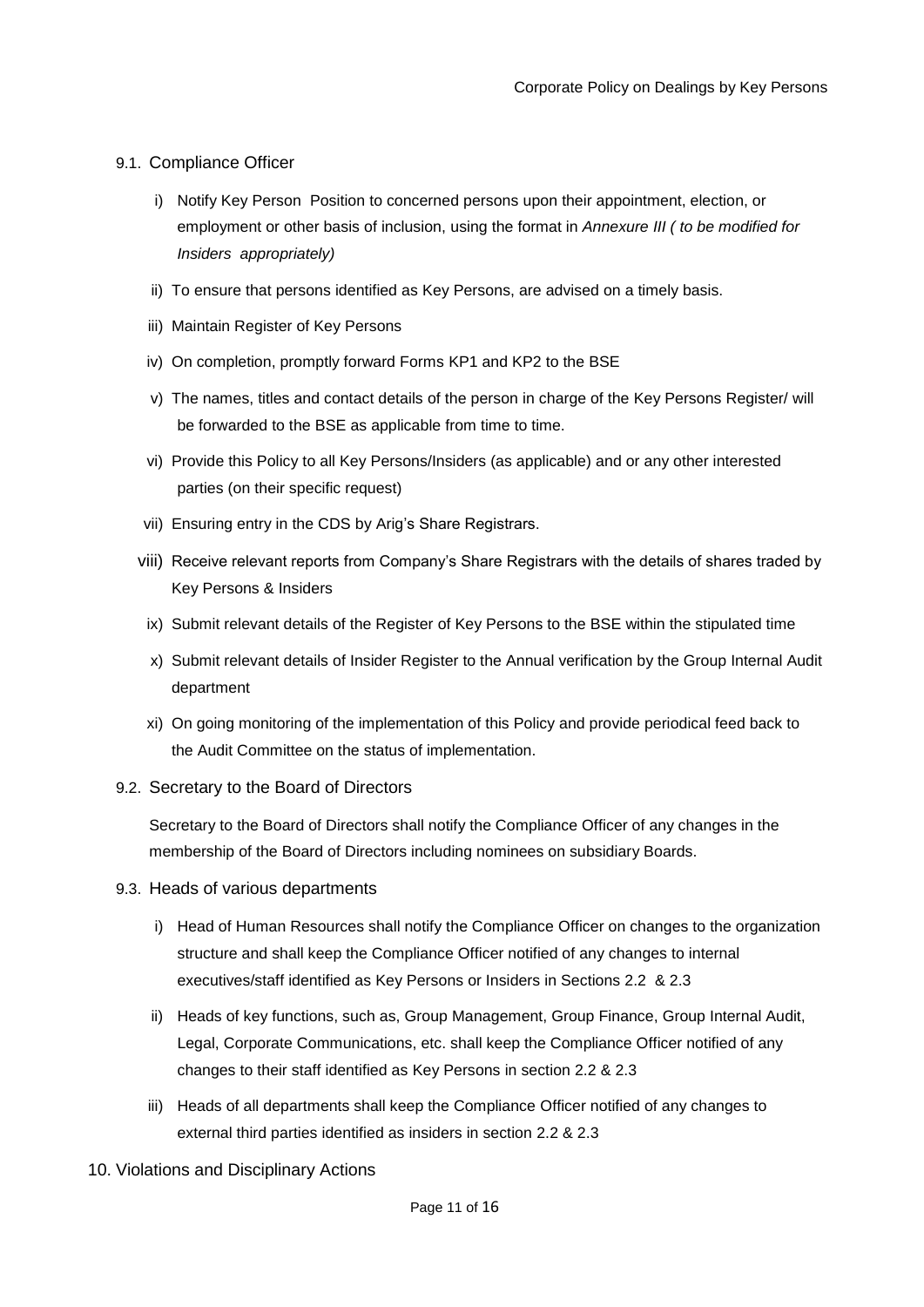- 10.1. In accordance with the directives of the BSE, any violations of this Policy and/or applicable guidelines issued by the BSE/CBB from time to time will be viewed seriously
- 10.2. All the relevant persons shall strictly adhere to the requirements of this Policy as well as the applicable guidelines issued by the BSE/CBB from time to time
- 10.3. Any violations, misconduct or non-compliance by relevant parties that contravenes the provisions of this Policy and the applicable regulations shall attract appropriate actions by the company, which includes the following (but not limited to) :
	- a. Disciplinary Actions
	- b. Financial Penalties
	- c. Termination from the employment or contracts/agreement etc.
	- d. Legal or criminal actions, as may be warranted in line with the prevailing laws of Kingdom of Bahrain, depending upon the nature of violation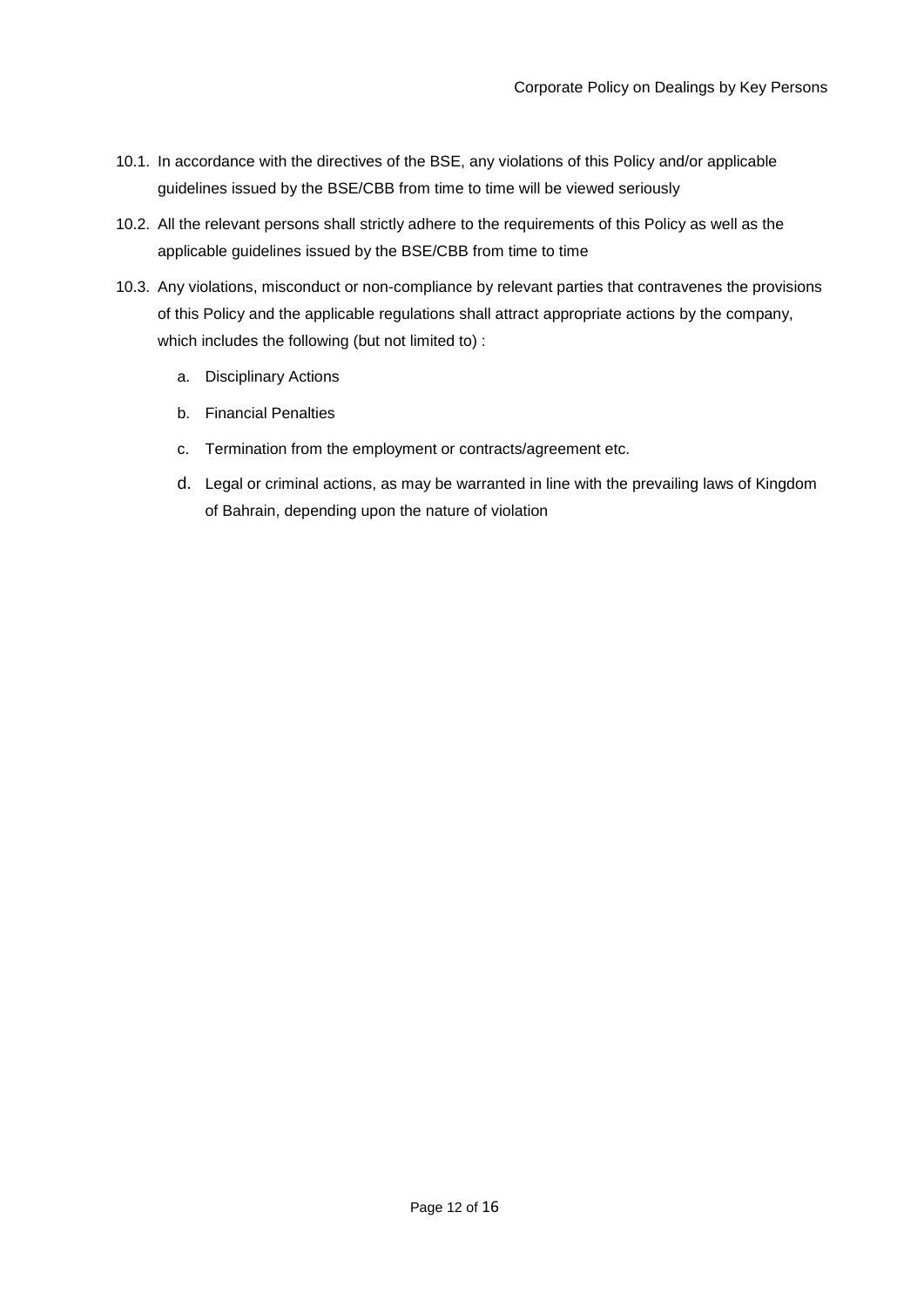# Annexure I

# استمارة سجل الأشخاص الرئيسيين (KP1) Form Register of Key Persons (KP1)

| Particulars & holdings of Key Persons! - (Part 2) |        |                                              | مفردات وملكيات الأشخأص الرئيسيان! - (الجزء الثاني) |                                     |        |                                |          |            |  |
|---------------------------------------------------|--------|----------------------------------------------|----------------------------------------------------|-------------------------------------|--------|--------------------------------|----------|------------|--|
|                                                   |        |                                              |                                                    | الفردات Particulars                 |        |                                |          |            |  |
| Name<br>الأميم                                    |        |                                              | Designation<br>للسمى الوظيفى                       |                                     |        | <b>ID</b> Number<br>زفم الهوية |          |            |  |
| Nationality<br>الجنسية                            |        |                                              |                                                    | Date of appointment<br>داريخ التبين |        | Passport Number<br>رقم الجواز  |          |            |  |
|                                                   |        |                                              |                                                    | اللكيات/Holdings                    |        |                                |          |            |  |
| Security type                                     |        | Percentage of Holding (%)<br>نسبة اللكية (٪) |                                                    |                                     |        |                                |          |            |  |
| نوع الوزقة نالية                                  | Direct | مباشرة                                       | Indirect                                           | غير مباشرة                          | Direct | معاشرة                         | Indirect | غير مياشرة |  |
| Shares<br>أشهم                                    |        |                                              |                                                    |                                     |        |                                |          |            |  |
| Options<br>خيارت                                  |        |                                              |                                                    |                                     |        |                                |          |            |  |
| Rights<br>حقوق                                    |        |                                              |                                                    |                                     |        |                                |          |            |  |
| Warrants<br>وراثلتس                               |        |                                              |                                                    |                                     |        |                                |          |            |  |
| Others<br>اخرى                                    |        |                                              |                                                    |                                     |        |                                |          |            |  |
| Total<br>الجموخ                                   |        |                                              |                                                    |                                     |        |                                |          |            |  |

يرجى تعينة هذه الاستمارة لكل ضغص رتيسي على حده<sup>1</sup>

………………………………. Signature of the Key Person Date:

يرجى تعبلة هذه الاستمارة لكل شخص رنيسي

…………………………

Signature of the Key Person Date:

| تحديث سحل تعاملات الاشخــاص الرتيسيين              |
|----------------------------------------------------|
| Changes to particulars and holdings of Key Persons |

|                                                                      |                                                                                                |                 | للفرياك ,Particulars                                                                                                      |                                               |                                                                                            |                                                                                   |  |  |
|----------------------------------------------------------------------|------------------------------------------------------------------------------------------------|-----------------|---------------------------------------------------------------------------------------------------------------------------|-----------------------------------------------|--------------------------------------------------------------------------------------------|-----------------------------------------------------------------------------------|--|--|
|                                                                      |                                                                                                |                 |                                                                                                                           |                                               |                                                                                            |                                                                                   |  |  |
| Name<br>الأضم                                                        |                                                                                                |                 | Designation<br>للنمى الوظهفى                                                                                              |                                               | <b>ID</b> Number<br>زغم الهونة                                                             |                                                                                   |  |  |
| <b>Issuer's Name:</b><br>Nationality<br>الجلننية<br>اسم الحهة للصدرة |                                                                                                |                 | تاريخ التعين                                                                                                              | Date of appointment                           |                                                                                            | Passport Number<br>رفع الجواز                                                     |  |  |
|                                                                      |                                                                                                |                 | تحديث للتبات/Changes to holdings                                                                                          |                                               |                                                                                            |                                                                                   |  |  |
| Security type<br>نوع الورقة نالية                                    | Number of<br>securities held<br>before changes<br>عفد الأوراق لثالية<br>تلملوكة قبل<br>التجديث | Date<br>التاريخ | Number of securities<br>acquired / Disposed<br>or off market<br>عدد الأوران لثالية للفتراة<br>/الباعة او الحالات للستئناة | Direct /<br>Indirect<br>مباشرة/ غير<br>مباشرة | Number of<br>securities held<br>after changes<br>عدد الأوران لثالية<br>الملوطة ببد التجديث | Percentage of<br>issued share<br>capital (%)<br>نسبة للكيات من راس<br>$(t)$ , jii |  |  |
| Shares<br>أننهم                                                      |                                                                                                |                 |                                                                                                                           |                                               |                                                                                            |                                                                                   |  |  |
| Options<br>خيارات                                                    |                                                                                                |                 |                                                                                                                           |                                               |                                                                                            |                                                                                   |  |  |
| Rights<br>حقوق                                                       |                                                                                                |                 |                                                                                                                           |                                               |                                                                                            |                                                                                   |  |  |
| Warrants<br>وزائشن                                                   |                                                                                                |                 |                                                                                                                           |                                               |                                                                                            |                                                                                   |  |  |
| Others<br>اخرى                                                       |                                                                                                |                 |                                                                                                                           |                                               |                                                                                            |                                                                                   |  |  |
| Total<br>الجموع                                                      |                                                                                                |                 |                                                                                                                           |                                               |                                                                                            |                                                                                   |  |  |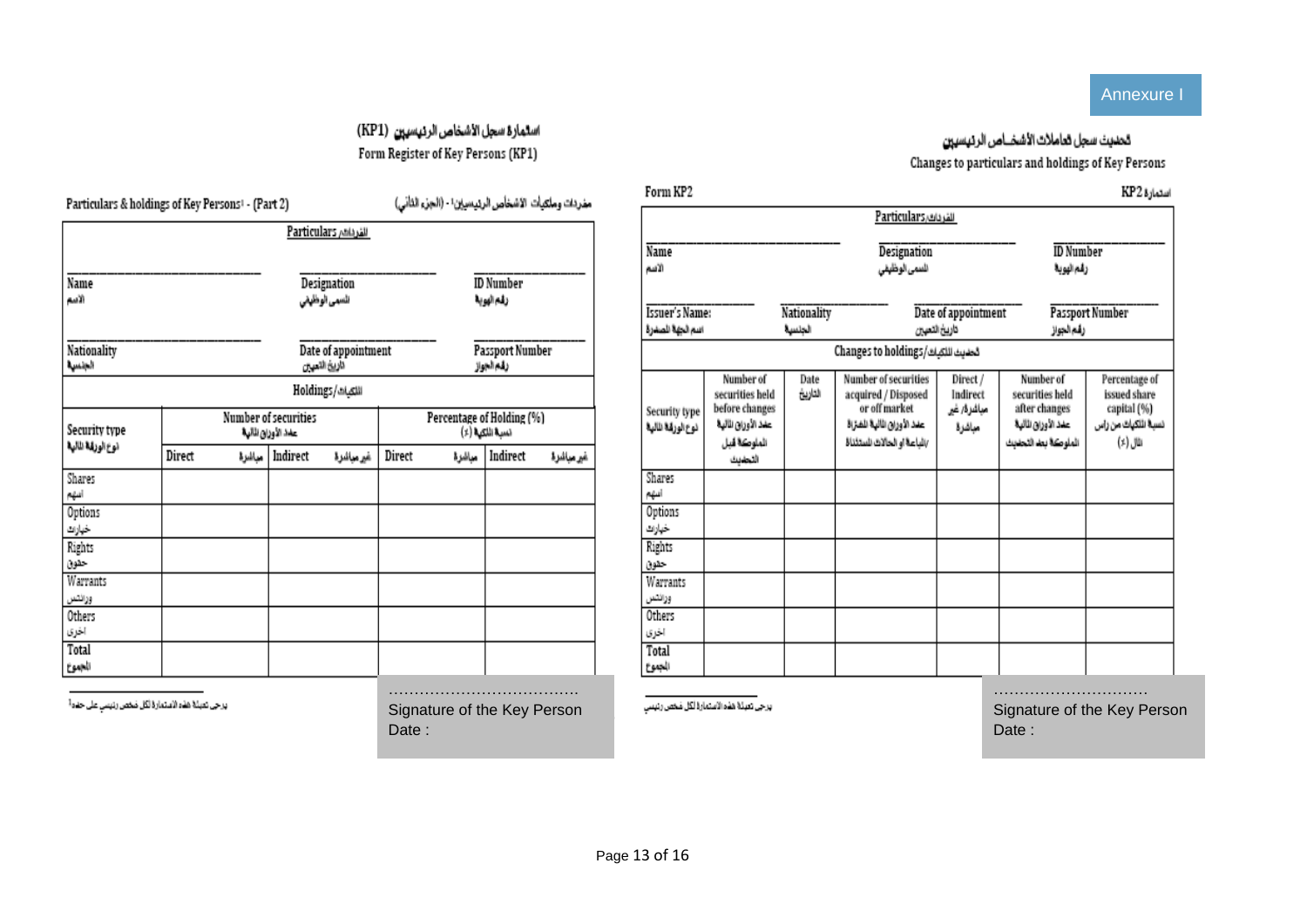## Annexure II

# تحديث سجل تعاملات الاشخــاص الرديسيين Changes to particulars and holdings of Key Persons

Form KP2

| Form KP2                                  |                                                                                                |                         |                                                                                                                                  |                                               |                                                                                            | استمارة KP2                                                                    |
|-------------------------------------------|------------------------------------------------------------------------------------------------|-------------------------|----------------------------------------------------------------------------------------------------------------------------------|-----------------------------------------------|--------------------------------------------------------------------------------------------|--------------------------------------------------------------------------------|
|                                           |                                                                                                |                         | القرنات,Particulars                                                                                                              |                                               |                                                                                            |                                                                                |
| Name<br>الأضم                             |                                                                                                |                         | Designation<br>للسمى الوظيفى                                                                                                     |                                               | <b>ID</b> Number<br>رقم الهوبة                                                             |                                                                                |
| <b>Issuer's Name:</b><br>اسم الجهة للصفرة |                                                                                                | Nationality<br>الجلنبية | Date of appointment<br>تاريخ التعين                                                                                              | Passport Number<br>رفع الجواز                 |                                                                                            |                                                                                |
|                                           |                                                                                                |                         | تحديث للتتيات/Changes to holdings                                                                                                |                                               |                                                                                            |                                                                                |
| Security type<br>نوع الورقة نالية         | Number of<br>securities held<br>before changes<br>عدد الأوران لثالية<br>الملوكة قبل<br>التحديث | Date<br>التاريخ         | <b>Number of securities</b><br>acquired / Disposed<br>or off market<br>عدد الأوران لثالية للفتراة<br>بالباعة او الحالات للستئناة | Direct /<br>Indirect<br>مباشرة/ غير<br>مباشرة | Number of<br>securities held<br>after changes<br>عدد الأوران لثالية<br>الملوطة بمه التجديث | Percentage of<br>issued share<br>capital (%)<br>نسبة للكياث من راس<br>(x) Jili |
| Shares<br>أغنهم                           |                                                                                                |                         |                                                                                                                                  |                                               |                                                                                            |                                                                                |
| Options<br>خيارات                         |                                                                                                |                         |                                                                                                                                  |                                               |                                                                                            |                                                                                |
| Rights<br>حقوق                            |                                                                                                |                         |                                                                                                                                  |                                               |                                                                                            |                                                                                |
| Warrants<br>ورائضن                        |                                                                                                |                         |                                                                                                                                  |                                               |                                                                                            |                                                                                |
| Others<br>اخرى                            |                                                                                                |                         |                                                                                                                                  |                                               |                                                                                            |                                                                                |
| Total<br>الجموع                           |                                                                                                |                         |                                                                                                                                  |                                               |                                                                                            |                                                                                |

ملخص سجل مفردات ملكيات الأشخــاص الرئيسيين<sup>2</sup>- (الجزء الثالث) ( Summary of particulars & holdings of Key Persons Register<sup>2</sup> ، (Part 3

استمارة سجل الأشخاص الرئيسيين (KP1)

Form Register of Key Persons (KP1)

| Designation<br>Key<br>السمى الوظيفي<br>الجلسية<br>Person<br>الفخص<br>الزئينيي |  | Nationality | ID /<br>Passport<br>number |                               | Person under guardianship /<br>Control of Key Person<br>الأشخاص ذات العلاقة بالضخص الرنيسي | Security type<br>(shares/options/<br>rights/warrants | Total<br>holdings<br>مجموع الملكهات |
|-------------------------------------------------------------------------------|--|-------------|----------------------------|-------------------------------|--------------------------------------------------------------------------------------------|------------------------------------------------------|-------------------------------------|
|                                                                               |  |             | رقم الهوية/                | ID/CR                         | Name                                                                                       | /others)                                             |                                     |
|                                                                               |  |             | الجواز                     | رقم اليوية /<br>السجل التجاري | الاصبم                                                                                     | نوع الورقة نالية<br>(اسهم/خيارات/حقوق/وارتتس         |                                     |
|                                                                               |  |             |                            |                               |                                                                                            | /اخرى)                                               |                                     |
|                                                                               |  |             |                            |                               |                                                                                            |                                                      |                                     |
|                                                                               |  |             |                            |                               |                                                                                            |                                                      |                                     |
|                                                                               |  |             |                            |                               |                                                                                            |                                                      |                                     |
|                                                                               |  |             |                            |                               |                                                                                            |                                                      |                                     |
|                                                                               |  |             |                            |                               |                                                                                            |                                                      |                                     |
|                                                                               |  |             |                            |                               |                                                                                            |                                                      |                                     |
|                                                                               |  |             |                            |                               |                                                                                            |                                                      |                                     |
|                                                                               |  |             |                            |                               |                                                                                            |                                                      |                                     |
|                                                                               |  |             |                            |                               |                                                                                            |                                                      |                                     |

انتم تعبئة هذه الاستعارة من قبل المخص الخول بالتوفيع عن الجهة الصدرة<sup>2</sup>

الختم والتوفيع الخول بالتوفيح عن الفرطة

يرجى تعيلة هذه الاستمارة لكل شخص رتيسي

الختم والثوفيع

الخول بالتوفيع عن الفركة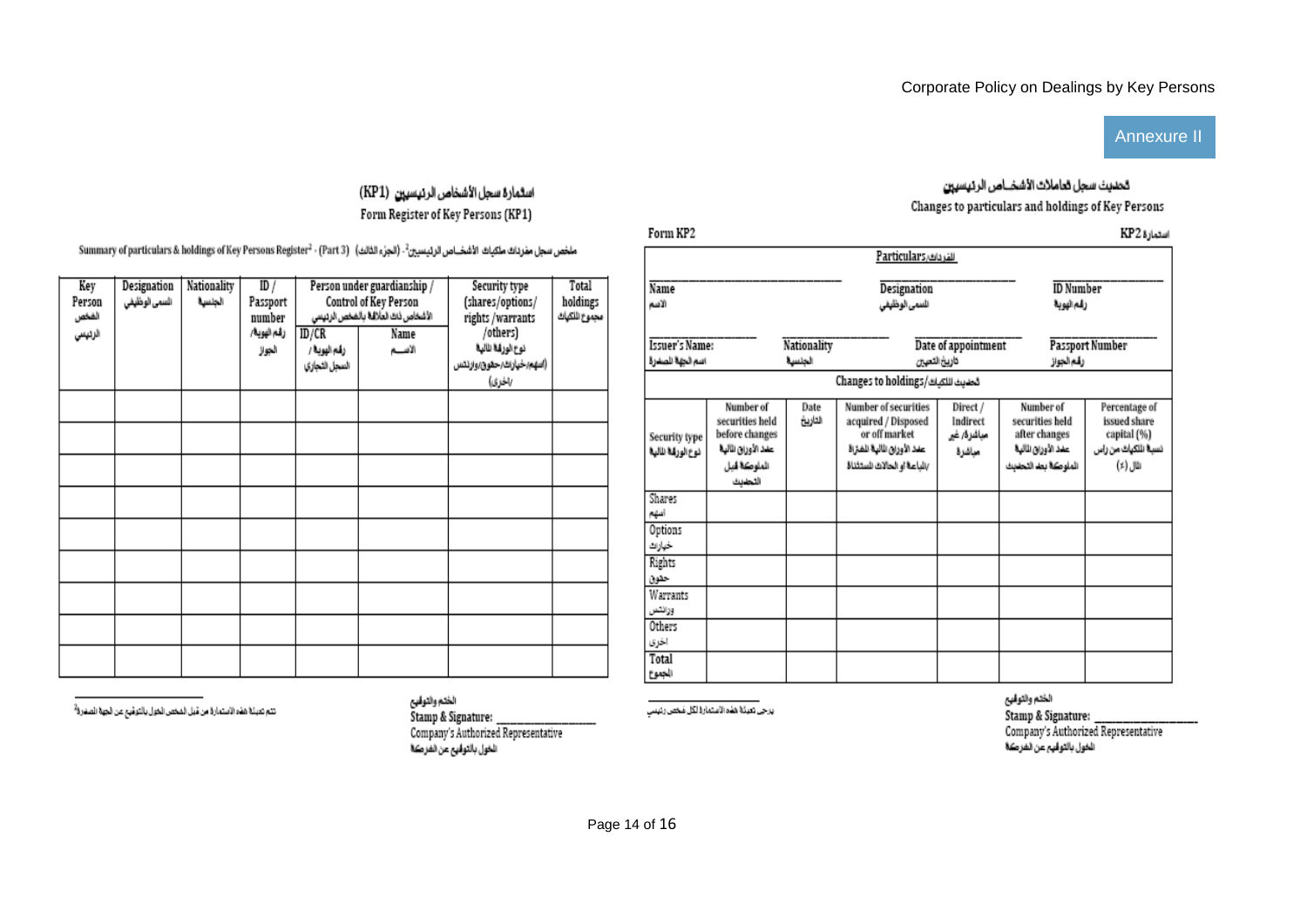Mr/Mrs……………… Arab Insurance Group P.O.Box 26992 Manama Kingdom of Bahrain *(or Address of the Person for other than Employees)*

Dear Sirs,

#### **Re: Notification of Key Person**

Based on the regulations of the Bahrain Stock Exchange (BSE) on Dealings by Key Persons, Arig has established a Corporate Policy on Key Persons ("Guidelines"). As per the guidelines, persons who come into possession of any 'Inside information' of the Company ("Arig") before its public release are classified as 'Key Persons". These Key Persons are governed by certain procedures/restrictions in dealing with Arig's Securities (shares) which include the following (but not exhaustive) :

- Initial submission of Key Person declaration forms upon inclusion as "Key person"
- Restrictions on trading when you possess any "Insider Information"
- Immediate notification of any dealing in Arig's securities ( i.e. when not possessing any "Inside information") by submission of relevant declaration
- Maintaining the confidentiality of "inside" information.

In accordance with Section II of the Guidelines, as a \_\_\_\_\_\_\_\_\_\_\_(department) staff having access to sensitive information ( *or by virtue of your contract/engagement with Arig*), you are deemed to hold a Key Person Position, which is to be reported to the BSE using the prescribed forms (please see attached forms KP1 & KP2). Kindly arrange to provide us the completed forms per return, as these forms are to be submitted to the BSE at the earliest.

Detailed Guidelines can be viewed through MS Outlook on the Arig Network under the directory "Corporate Policies & Procedures". (*or in our website [www.arig.net](http://www.arig.net/)* ). I would request you to kindly familiarize yourself with the applicable restrictions and reporting requirements as set out in the Guidelines. I would also highlight that any non-compliance with the Guidelines will need to be reported to and will be subject to potential actions by the Company, in accordance with the regulations of the BSE

Arig's Board of Directors has designated the Audit Committee to administer and ensure compliance with the Guidelines. Administrative support to the Audit Committee will be provided by the Compliance Officer of Arig.

Please let me know if you need any clarifications or further information.

On behalf of the Audit Committee COMPLIANCE OFFICER